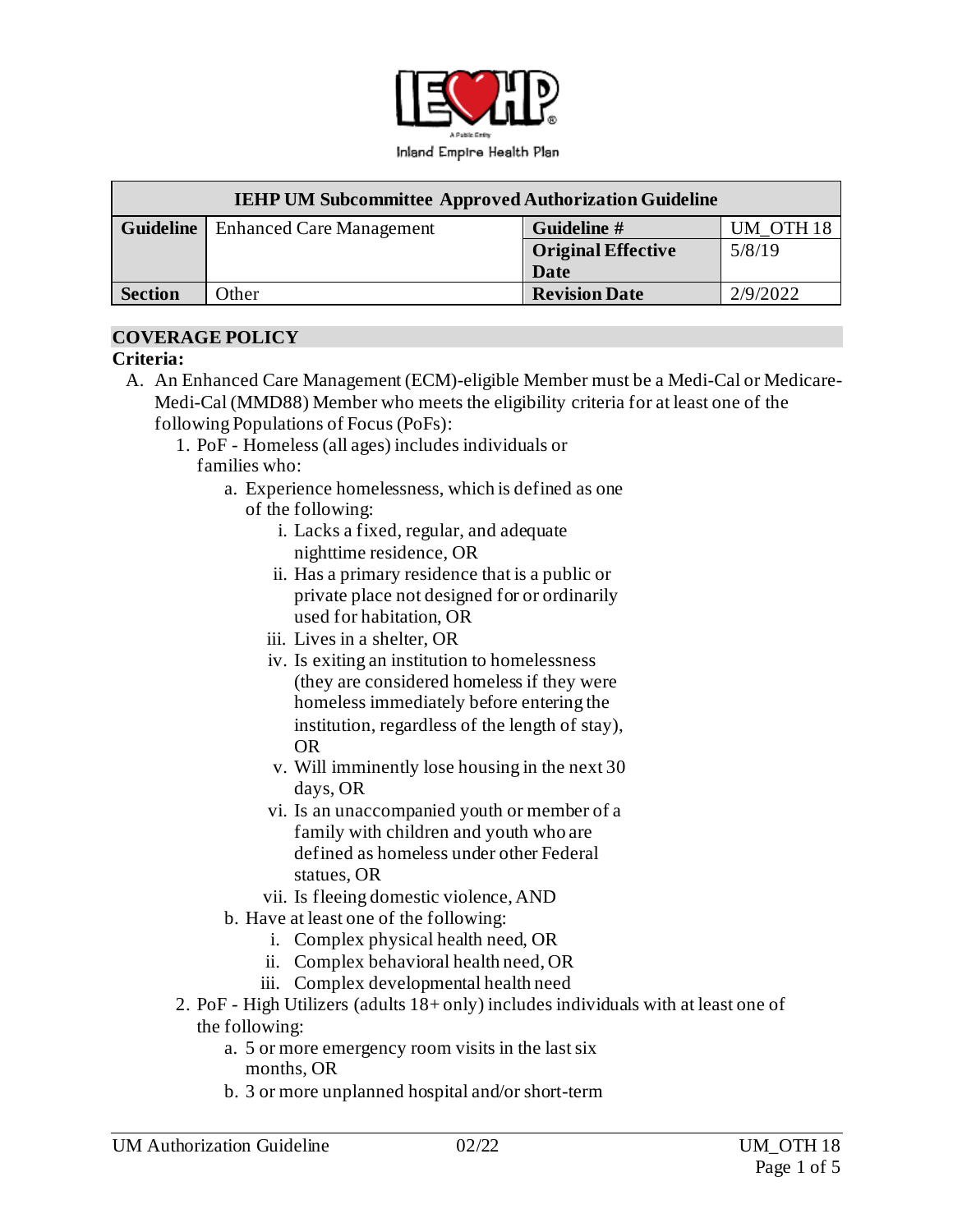skilled nursing facility stays in the last six months, OR

- c. Those who have been identified by their health plan as having a pattern of high utilization that could have been avoided.
- 3. PoF Serious Mental Illness (adults 18+ only) includes individuals who:
	- a. Currently receive specialty mental health services through the county, or have a diagnosis of mental disorder from the Diagnostic and Statistical Manual of Mental Disorders (DSM), or one is suspected by a Provider (excluding substance use, sleep, dementia, or autistic disorders), and experience or at risk of personal distress, disability, or dysfunction in their social, work, or personal life due to the disorder, AND
	- b. Have one or more complex Social Determinants of Health (SDOH) risk factors, AND
	- c. Have at least one of the following:
		- i. Is at high risk of institutionalization, overdose, or suicide, OR
		- ii. Uses hospital, ER, or urgent/crisis care for sole source of care, OR
		- iii. Two or more ED visits or two or more hospitalizations due to serious mental illness (SMI) or substance abuse disorder (SUD) in the last twelve months, OR
		- iv. Pregnant and post-partum women (12 months from delivery)
- 4. PoF Substance Use Disorder (adults 18+ only) includes individuals who:
	- a. Are currently receiving services from Drug Medi-Cal Organization Delivery System or the Drug Medi-Cal program, or have at least one diagnosis from the Diagnostic and Statistical Manual of Mental Disorders (DSM) for substance-related and addictive disorders (except for tobacco-related disorders), AND
	- b. Have one or more complex SDOH risk factors, AND
	- c. Have at least one of the following:
		- i. Is at high risk of institutionalization, overdose, or suicide, OR
		- ii. Uses hospital, ER, or urgent/crisis care for sole source of care, OR
		- iii. Two or more ED visits or two or more hospitalizations due to SMI or SUD in the last twelve months, OR
		- iv. Pregnant and post-partum women (12 months from delivery)
- 5. PoF Individuals Transitioning from Incarceration (all ages) includes individuals who:
	- a. Are transitioning from incarceration, or have transitioned from incarceration within the last 12 months, from facilities in Riverside County, AND
	- b. Have at least one of the following:
		- i. Chronic mental illness, OR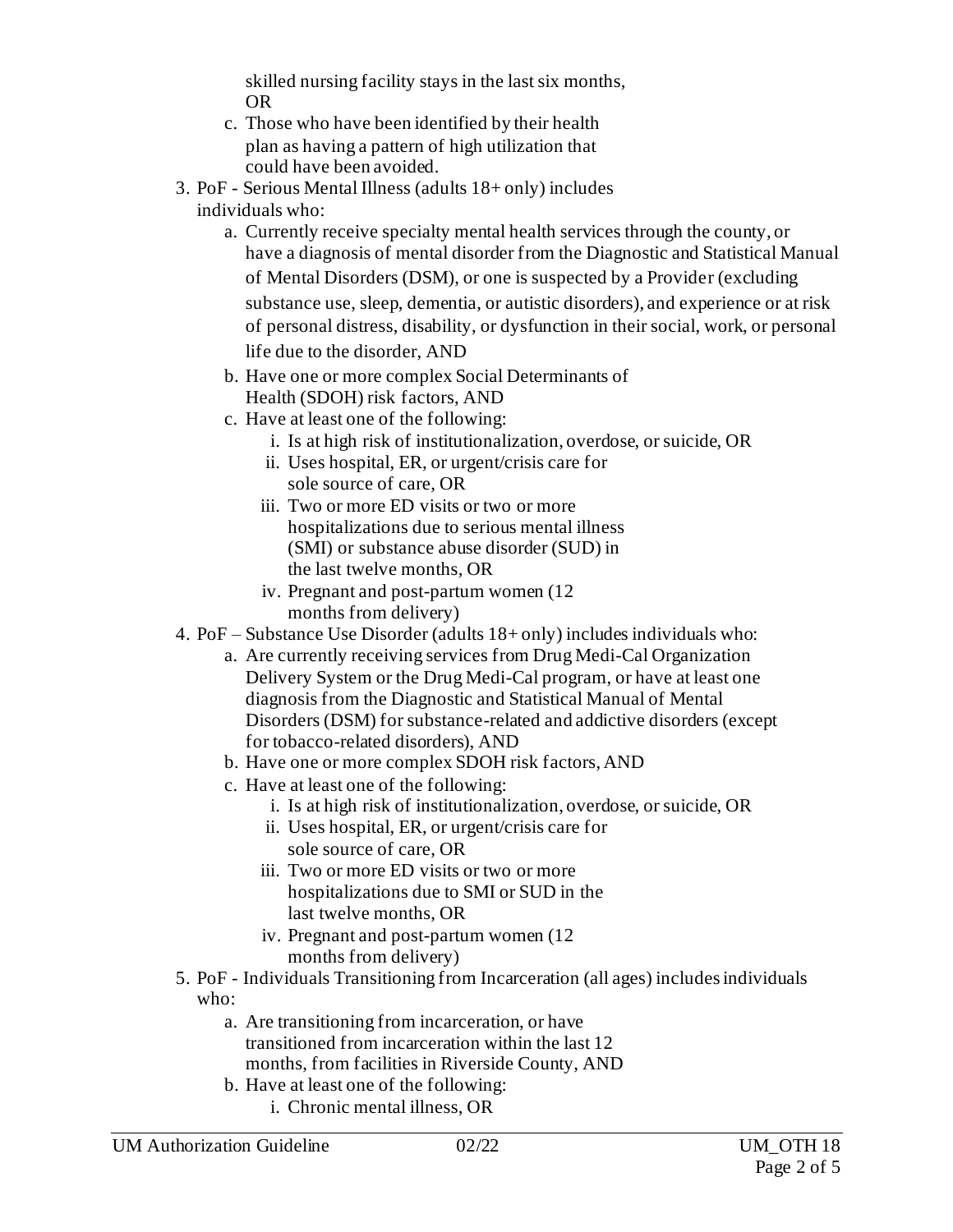- ii. Substance Use Disorder (SUD), OR
- iii. Chronic Disease (e.g., hepatitis C, diabetes), OR
- iv. Intellectual or developmental disability, OR
- v. Traumatic brain injury, OR
- vi. HIV, OR
- vii. Pregnancy

### **COVERAGE LIMITATIONS AND EXCLUSIONS**

#### **Exclusions criteria: The following Members are not eligible to receive ECM Services A. Members who are enrolled in the following programs or services:**

- 1. 1915(c) Home and Community-Based (HCBS) waiver programs:
	- a. Multipurpose Senior Services Program (MSSP)
	- b. Assisted Living Waiver (ALW)
	- c. Home and Community-Based Alternatives (HCBA) Waiver
	- d. HIV/AIDS Waiver
	- e. HCBS Waiver for Individuals with Developmental Disabilities (DD)
	- f. Self-Determination Program for Individuals with I/DD
- 2. IEHP Basic or Complex Case Management
- 3. IEHP DualChoice Cal MediConnect Plan (Medicare-Medicaid Plan) (CMC)
- 4. Fully Integrated Dual Eligible Special Needs Plans (FIDE-SNPs)
- 5. Program for All Inclusive Care for the Elderly (PACE)
- 6. California Community Transitions (CCT) Money Follows the Person (MFTP)
- 7. Family Mosaic Project Services
- 8. Hospice

### **B. Other criteria that would determine an IEHP Member ineligible for Enhanced Care Management services:**

- 1. Further assessment demonstrates that an individual is well managed through selfmanagement or through another program or is otherwise determined to not fit the highrisk, high-need, and high-cost eligibility criteria.
- 2. An individual cannot improve because the Member is uncooperative.
- 3. An individual's behavior or environment is unsafe for staff.
- 4. An individual is more appropriate for an alternate care management program.

# **C. Notice of Action (NOA)**

- 1. IEHP will issue a Notice of Action.
	- a. IEHP will issue a medical necessity denial if Member or Provider requests that Member participate in ECM but is not eligible.
	- b. If a Member wishes to continue to receive services but the Provider wishes to discontinue ECM services because they feel the Member is no longer appropriate for ECM services, the Provider will notify IEHP. IEHP will review and issue a medical necessity denial.
- 2. IEHP does not issue an NOA if the Member declines to participate or voluntarilydisenrolls.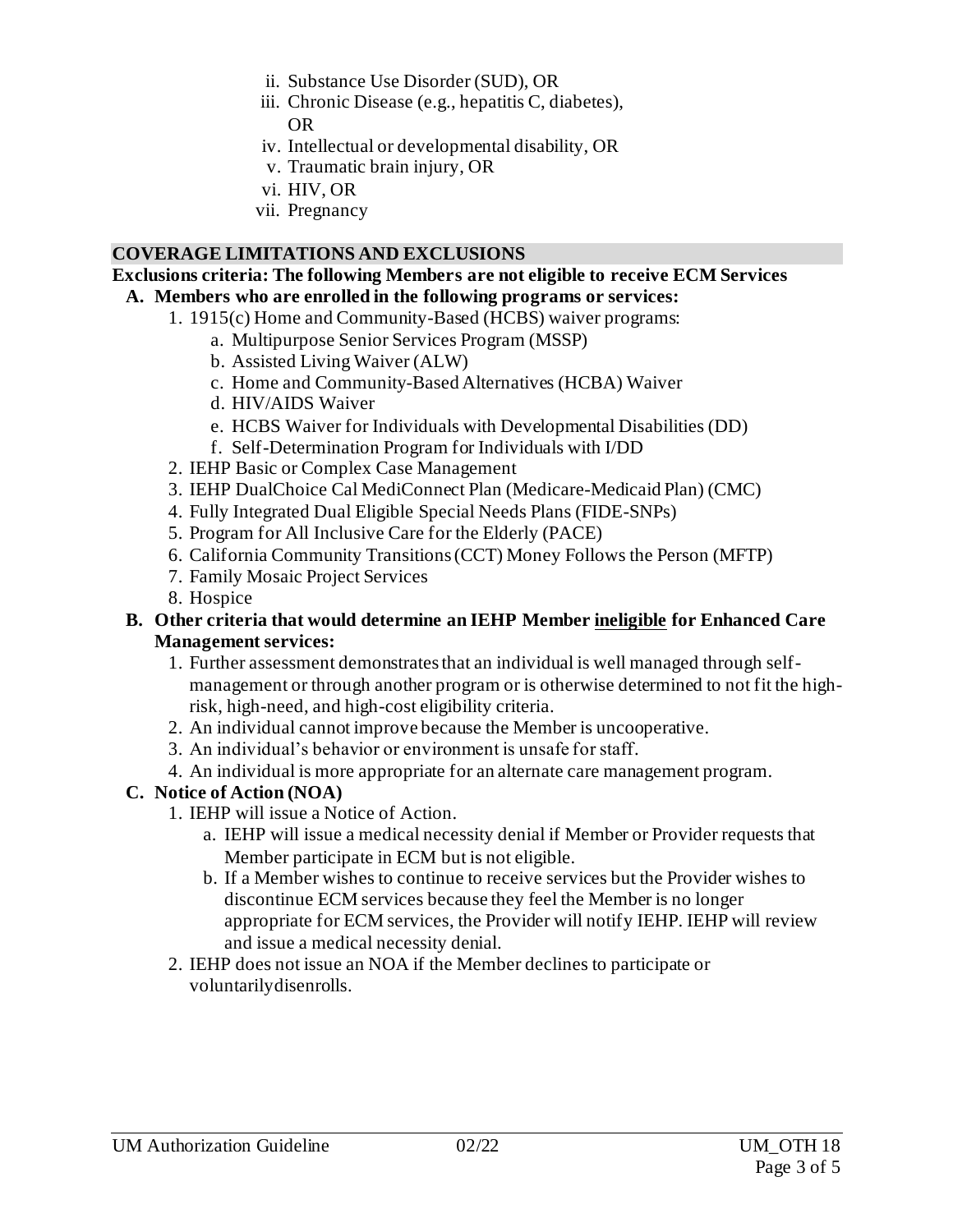# **ADDITIONAL INFORMATION**

# **Overview of ECM:**

IEHP's Enhanced Care Management (ECM) is a no-cost Medi Cal benefit that helps eligible IEHP Members who meet a defined population of focus (PoF) by providing a whole-person, collaborative, interdisciplinary approach to care that addresses the clinical and non-clinical needs of Members with the most complex medical and social needs through systematic coordination of services and comprehensive care management that is community based, interdisciplinary, high touch and person centered. ECM offers comprehensive, whole person care management to highneed, high-cost Medi-Cal Managed Care Members with the overarching goals of improving care coordination, integrating services, facilitating community resources, addressing Social Determinants of Health (SDOH), improving health outcomes, and decreasing inappropriate utilization and duplication of services.

IEHP's ECM provides eligible Members a multidisciplinary team to help coordinate and manage their care. The team consists of a Nurse Care Manager, Behavioral Health Care Manager, Care Coordinator and Community Health Worker. These specially trained professionals collaborate with IEHP Members' Primary Care Physicians, Specialists, family support systems, and community partners to create a personalized plan of care to coordinate all care for Members across the physical and behavioral health delivery systems.

# **CLINICAL/REGULATORY RESOURCE**

California Department of Health Care Services

### **DEFINITION OF TERMS**

Drug Medi-Cal Organized Delivery System (DMC-ODS): A continuum of care modeled after the American Society of Addiction Medicine Criteria for substance use disorder treatment services. DMC-ODS enables more local control and accountability, provides greater administrative oversight, creates utilization controls to improve care and efficient use of resources, implements evidence based practices in substance abuse treatment and coordinates with other systems of care.

# **REFERENCES**

- 1. California Department of Health Care Services. Last modified 1/7/2022. Drug Medi-Cal Organized Delivery System[. https://www.dhcs.ca.gov/provgovpart/Pages/Drug-Medi-Cal-](https://www.dhcs.ca.gov/provgovpart/Pages/Drug-Medi-Cal-Organized-Delivery-System.aspx)[Organized-Delivery-System.aspx](https://www.dhcs.ca.gov/provgovpart/Pages/Drug-Medi-Cal-Organized-Delivery-System.aspx). Accessed January 31, 2022.
- 2. California Department of Health Care Services. Last modified 1/11/2022. Medi-Cal Waivers[. https://www.dhcs.ca.gov/services/Pages/Medi-CalWaivers.aspx](https://www.dhcs.ca.gov/services/Pages/Medi-CalWaivers.aspx). Accessed January 11, 2022.
- 3. California Department of Health Care Services, no date. Enhanced Care Management (ECM): ECM and ILOS Implementation Timeline, ECM Populations of Focus, ECM Overlap with other Programs & Exclusions. [https://www.dhcs.ca.gov/Documents/MCQMD/ECM-Key-Design-Implementation-](https://www.dhcs.ca.gov/Documents/MCQMD/ECM-Key-Design-Implementation-Decisions.pdf)[Decisions.pdf](https://www.dhcs.ca.gov/Documents/MCQMD/ECM-Key-Design-Implementation-Decisions.pdf). Accessed January 11, 2022.
- 4. California Department of Health Care Services. September 2021. CalAIM Enhanced Care Management Policy[. https://www.dhcs.ca.gov/Documents/MCQMD/ECM-Policy-Guide-](https://www.dhcs.ca.gov/Documents/MCQMD/ECM-Policy-Guide-September-2021.pdf)[September-2021.pdf](https://www.dhcs.ca.gov/Documents/MCQMD/ECM-Policy-Guide-September-2021.pdf). Accessed January 11, 2022.